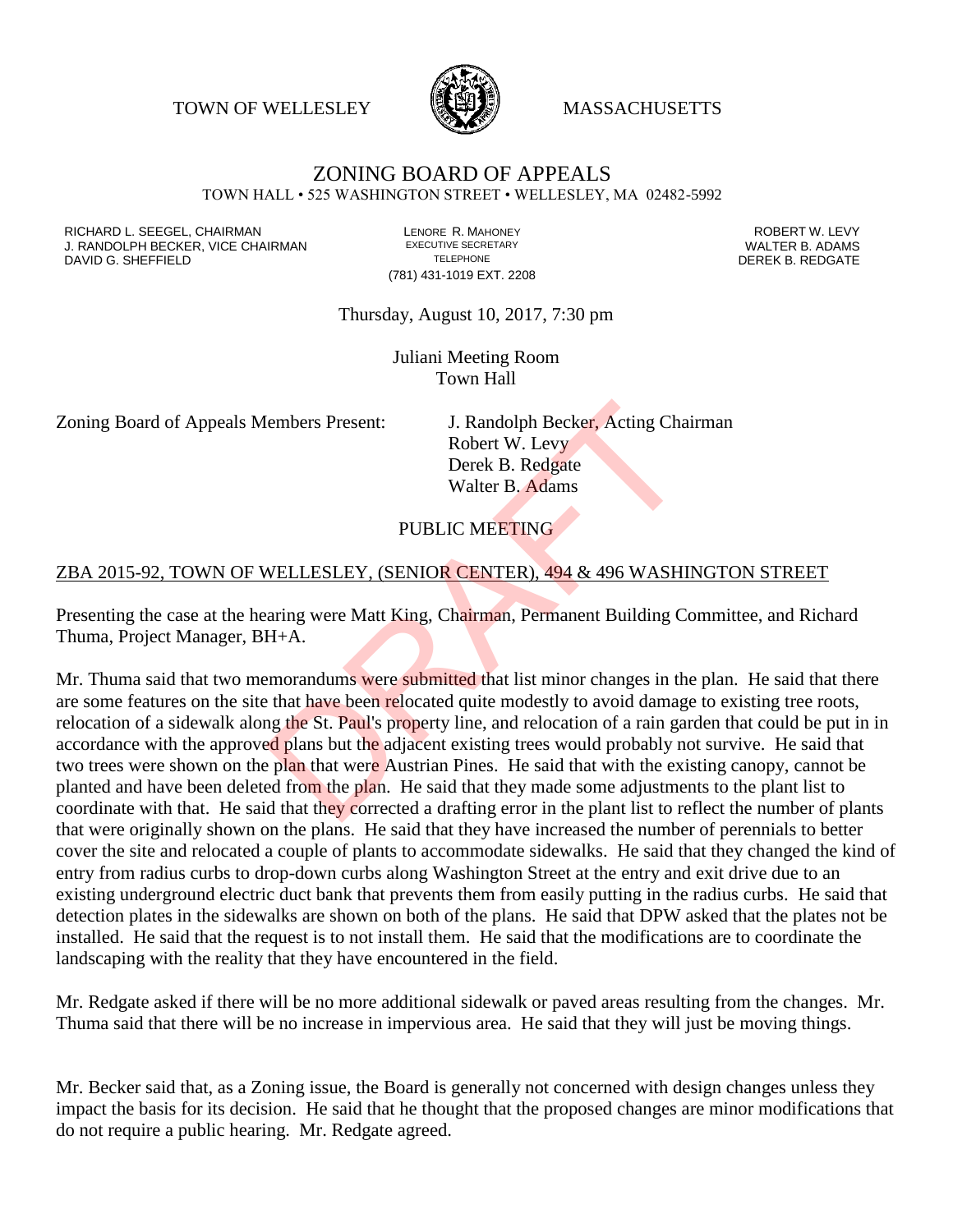Mr. Levy moved and Mr. Redgate seconded the motion that the Board find that the proposed changes are minor modifications that do not require a public hearing. The Board voted unanimously to find that the proposed changes are minor modifications that do not require a public hearing.

#### PUBLIC HEARING

#### ZBA 2017-64, GLEN MAGPIONG, 89 RUSSELL ROAD

Presenting the case at the hearing were David Himmelberger, Esq., and Jane Magpiong.

Mr. Himmelberger said that when they were last here, the Board expressed concerned about the size of the structure. He said that they took the Board's concerns into consideration and revisited the design. He said that the Board had questioned whether 1,000 square feet could be taken off of the design. He said that the original TLAG was 4,804 square feet. He said that they reduced the side yard width by four feet to the increase the side yard setbacks to 14.5 feet. He said that by changing the interior design, particularly moving the master bedroom to the upper basement level and through eliminating a portion of the basement, they were able to reduce the TLAG to 3,589 square feet, which is well over 1,000 square feet less and approximately 25 percent less. He said that the side elevations have benefitted from removal of dormers as well as the elimination of the ramp access on the left. He said that the greatest impact of redesign affects the rear elevation. He said that it is now a traditional roof with gables. He said that they eliminated a major larger covered dormer, roof deck and covered roof deck for a significant reduction in massing. He said that they opened about half of the basement to a covered patio. He said that significant amounts of glass were reduced, which also serves to reduce the sense of massing. He said that the Board wanted more detail for the lighting. He said that they submitted a plan that shows the location, wattage and lumens for each light. He said that all of the sconce lights are dark sky compliant and the majority of the lights are recessed can down lights. He said that the Board had a question about the overall stormwater management system. He said that they had gone through Wetlands Protection Committee review and submitted a letter from Anthony Stella, Professional Engineer, confirming that the original design for a TLAG of 4,804 square feet captured and recharged virtually all of the stormwater generated on site. He said that the system was sized for a 100 year storm. He said that with reduced TLAG in the redesign, the system will be more than adequate. He said that the Board had concerns about the nature of the air conditioning condensers and asked for specifications. He said that they reduced the number of units from three to two and they have the lowest possible decibel rating at 56 decibels. He said that they spoke with the abutter on that side who supports the project and said that the condensers will line up with an area of his house that he does not frequently use. quare feet, which is well over 1,000 square feet less and levations have benefitted from removal of dormers as we said that the greatest impact of redesign affects the rear e gables. He said that they eliminated a major la

Mr. Himmelberger said that, based upon the proposed redesign of the home, they are renewing their request for a variance for the front yard setback and special permits for the right and left side yard setbacks and a finding that the proposed structure shall not be substantially more detrimental to the neighborhood than the existing nonconforming structure. Mr. Levy said that a variance is needed for the air conditioning condensers.

Mr. Becker said that the revised plans responded to Board's concerns in a fairly creative way.

Mr. Adams said that, at the previous hearing, the Board felt that although it was a nicely designed project, it was too bulky for the site. He said that each member had a different take on what made it too bulky. He congratulated the Petitioner and their Architect for coming up with an alternative design that does reduce the size of the house. He said that he hoped that the design can accommodate the needs that the Petitioner expressed at the previous hearing. He said that the redesign has addressed each of the members' concerns and he can support the requested relief.

Mr. Becker asked if there was anyone present at the public hearing who wished to speak to the petition.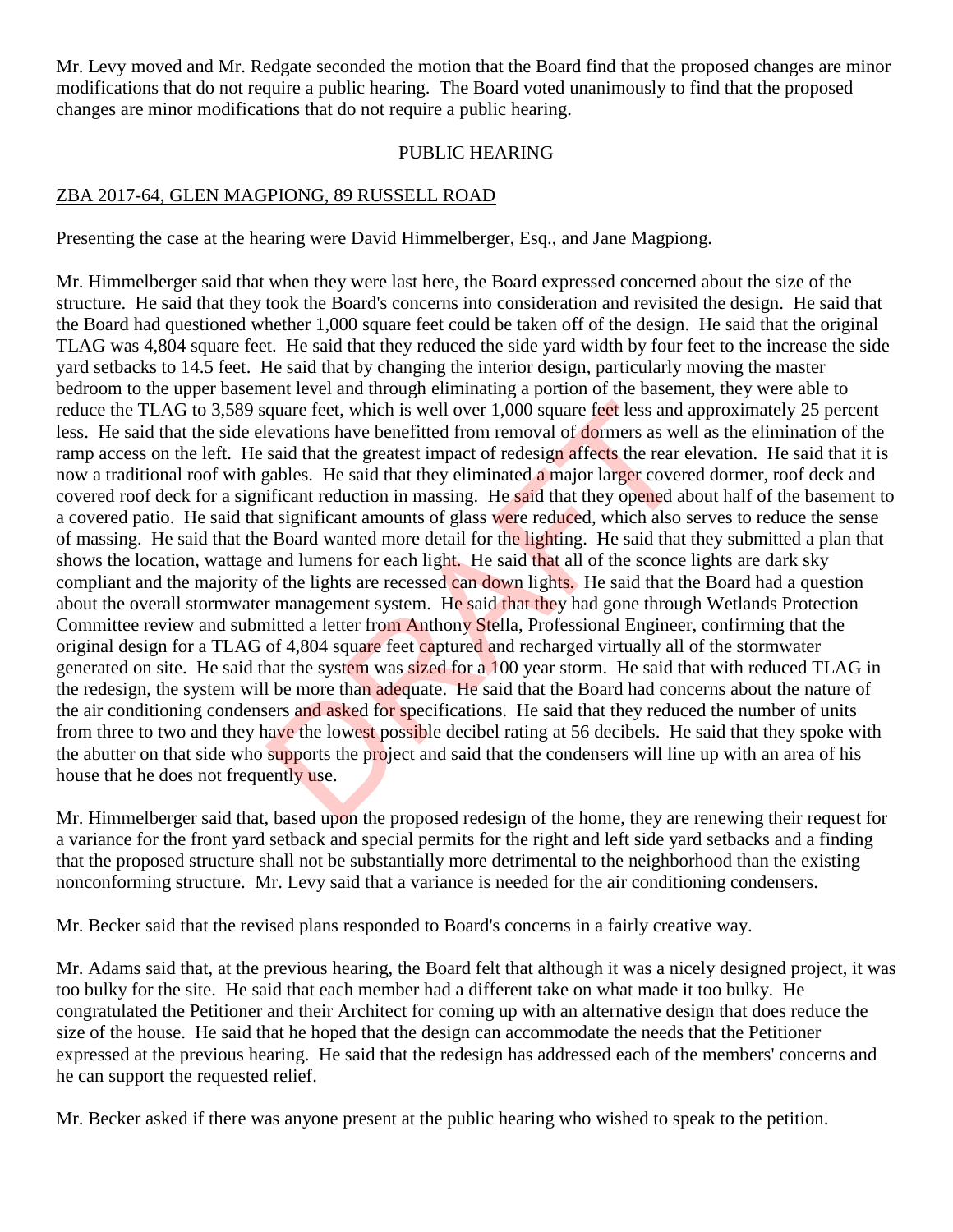Mr. Levy asked if the Petitioner looked to see if there was any other place else to put the air conditioners. He said that the Board has to look at satisfying the variance standards. He said that it is not just inconvenience or substantial detriment. He said that the bylaw is specific as to intent. He asked if there was any other place where they could tuck the condensers in. Mr. Mr. Himmelberger said that the issue is that to put them at the rear of the structure within the setback would put them more in line with the neighbors on either side. He said that the focus of the neighbors and the Petitioners is to use the outdoor space and the neighbor expressed a preference that the condensers not be visible at the rear. He said that they reduced the number from three to two. Ms. Magpiong said that the neighbor's bedroom is at the pond. She said that having the condensers half way up will not bother them but moving them to the rear will. Mr. Levy asked about screening the units. Mr. Himmelberger said that proposed planting of a line of arbor vitae along the property line is shown on the plot plan.

Mr. Becker said that topography is an issue here.

Mr. Adams moved and Mr. Levy seconded the motion to grant a special permit to allow the structure as proposed, except for the front yard setback and the air conditioning condensers that will require further relief, and make a finding that the proposed shall not be substantially more detrimental to the neighborhood than the existing nonconforming structure. Mr. Levy said that there were no comments from the Planning Board on the revised project. The Board voted unanimously to grant a special permit.

Mr. Adams moved and Mr. Levy seconded the motion to grant a variance for the location of air conditioning condensers, finding that there is a uniqueness to this property due to the topography, that there is a hardship to the Applicant and the neighbor, and the proposed location of the condensers will not derogate from the intent of the Zoning Bylaw.

Mr. Adams moved and Mr. Levy seconded the motion to grant a variance for front yard setbacks, finding that it is consistent with this lot with its severe topographical situation and with variances that were granted for other properties in this neighborhood for the same reason, and the severe topographic change limits the ability to move the structure further back on the lot, that not granting a variance would create a hardship in terms of the ability to provide structure of the proposed design, and granting a variance will not derogate from the intent of the bylaw. Mr. Levy said that soil condition is also a basis for granting relief for the variances. The Board voted unanimously to grant the variance. proposed shall not be substantially more detrimental to the curre. Mr. Levy said that there were no comments from voted unanimously to grant a special permit.<br>Levy seconded the motion to grant a variance for the location o

### ZBA 2017-66, ROBERT SARAFIAN, TRUSTEE, EVELYN SARAFIAN REVOCABLE TRUST, 6 CLIFFORD STREET

Mr. Becker said that this is an appeal of a decision of the Building Inspector. He said that if there was anyone present at the public hearing who was expecting to talk about water in backyards and how it got there, this is not the time nor the place for it. He said that the basis for the appeal is whether or not the project was properly treated from the perspective of Large House Review (LHR).

Presenting the case at the hearing were Hamilton Hackney, Esq., Dain/Torpy, and Robert Sarafian, 19 Cottonwood Road, the Appellant.

Mr. Becker said that the Board received an email from the owner of 6 Clifford Street asking for a delay in the meeting. He said that since Mr. Sarafian is the Proponent, he can ask for a delay and it was not his intention to delay the petition unless Mr. Sarafian requested it. Mr. Hackney said that they would like to go forward with the hearing.

Mr. Becker said that the purpose of the hearing was to talk about LHR calculations, not water issues.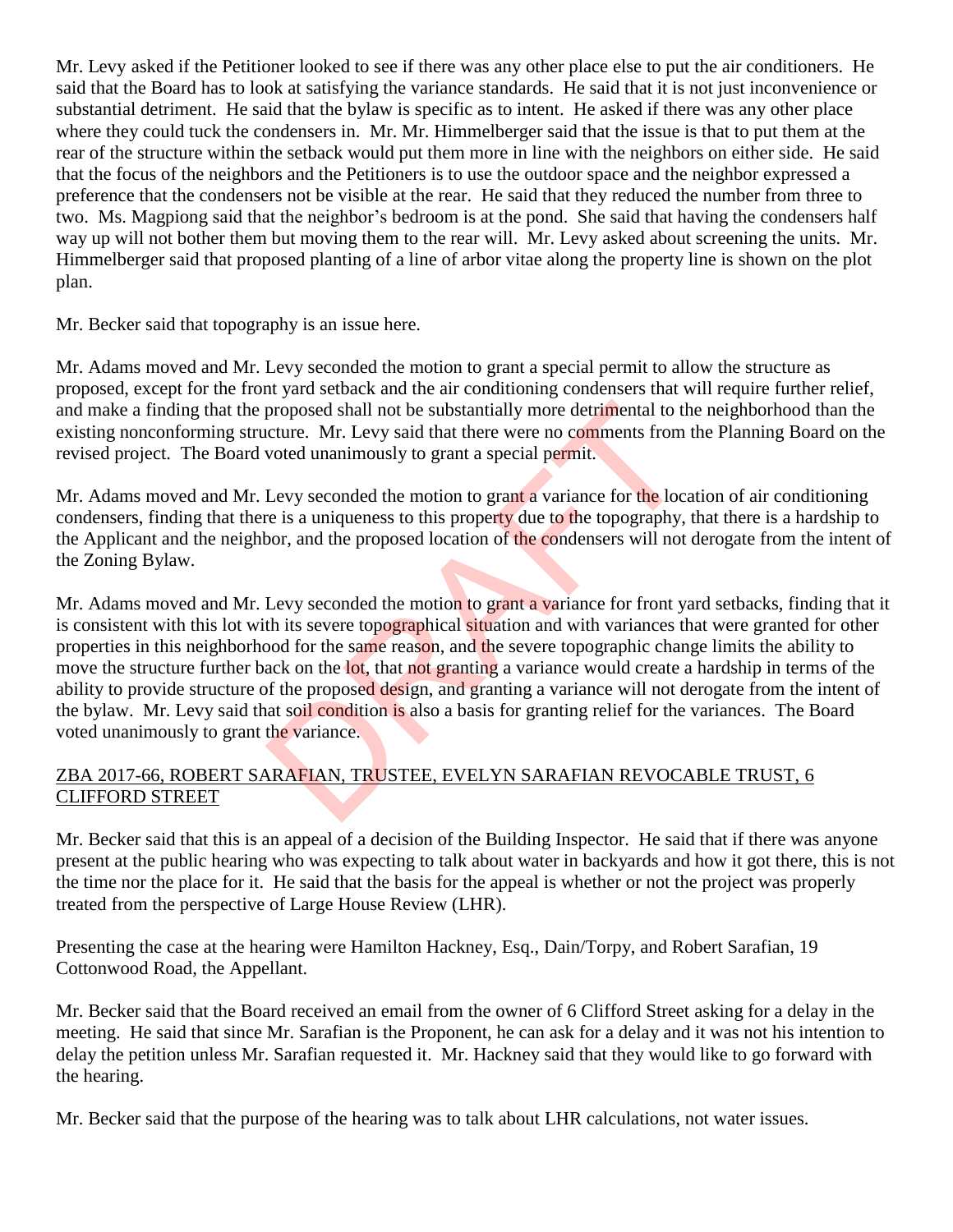Mr. Hackney said that they did reach out to the developer to try to resolve this issue but they did not hear back from them. He said that the issue here is whether LHR is applicable. He said that there is a pretty straight forward calculation based on that. He submitted a foundation plan and TLAG calculations. He said that it is a conservation calculation that is based on the foundation. He said that it does not include the basement or the attic space. He said that the main rectangle on the plan has an area of 29 feet by 60 feet which includes two floors, for a total of 3,480 square feet. He said that there is a small projection of 9 feet by 12 feet with two floors, for a total of 216 square feet. He said that the total square footage is 3,696 square feet, which is over the applicable threshold of 3,600 square feet. He said that the original house on the property was 1,700 square feet. He said that to the extent that someone would try to argue that this is an alteration, and not a new residence, it also crosses the 10 percent threshold as well.

Mr. Hackney said that the Building Inspector informed the Petitioner in a letter that TLAG is under 3,600 square feet but did not share his calculations.

Mr. Hackney said that there are some concerns about flooding. He said that LHR has stormwater and drainage standards, and flood controls for review that the Petitioner thinks should apply to this project. He said that the basis for their request for relief is to find that LHR is applicable and that the homeowner apply to the Planning Board and go through that process.

Mr. Levy said that the property is located in a 10,000 square foot district where the regulations require that any house over 3,600 square feet to go through LHR. He said that he was not sure if he understood the argument about alteration. He said that this was a teardown, not an alteration. He said that the Board has never interpreted the bylaw to cover 10 percent alteration but considered the TLAG of the new structure. Mr. Hackney said that was an alternative argument but they are happy to agree that this is a new residence.

Mr. Levy asked if there is anywhere in the record where there has been a certified calculation that was stamped by an engineer, architect or surveyor as to the TLAG. Michael Grant, Inspector of Buildings, said that the calculations are done by the Applicant, who have to provide calculation plans to show how they came up with the numbers. He said that the Building Department verifies that the house was calculated correctly, in accordance with the instructions on the LHR affidavit. Mr. Levy said that the Board often sees TLAG calculations that are completed by architects or registered professionals. Mr. Grant said that there is no requirement that the calculations be done by a registered design professional. lief is to find that LHR is applicable and that the homeow<br>rocess.<br>try is located in a 10,000 square foot district where the re<br>to go through LHR. He said that he was not sure if he u<br>at this was a teardown, not an alterat

Mr. Becker asked Mr. Hackney if the extension that he referred to is the sun room on the plan. Mr. Hackney said that it is not labeled on the plan that he has. He said that it is a two story extension at the bottom of the plan, inboard of the foundation. He said that it is not a three season porch on footings but is part of the building.

Mr. Becker asked Mr. Grant to review the TLAF Affidavit. Mr. Grant said that this was calculated previous to Town Meeting actions, so the current regulations do not apply. He said that this is grandfathered. He said that he did not review the calculations originally but reviewed them after a complaint was filed. He said that under the previous regulations, garages of less than 600 square feet did not count in the calculations, regardless of where they were located in the building. He said that the basement calculations line up with the calculations on the TLAG affidavit. He said that the basement space counted out at 24 percent and did not count for LHR. He said that the calculations will be verified at the time of final inspection, once the final grades are set

Mr. Grant said that the first floor is 29 x 60 feet. He said that on his drawings it says that there is an unheated sunroom. He said that, per TLAG calculations, any unheated sun porches do not count, as they are not considered to be habitable space under LHR. He said that the construction drawings from the modular company state that there will be no heat in the sun room. He said that the thermal envelope is between that the house and the sun room, representing that it will be a true sun room. He said that the 9 x 12 extension is included in the second floor TLAG calculation, for a total TLAG for the structure at 3,588 square feet.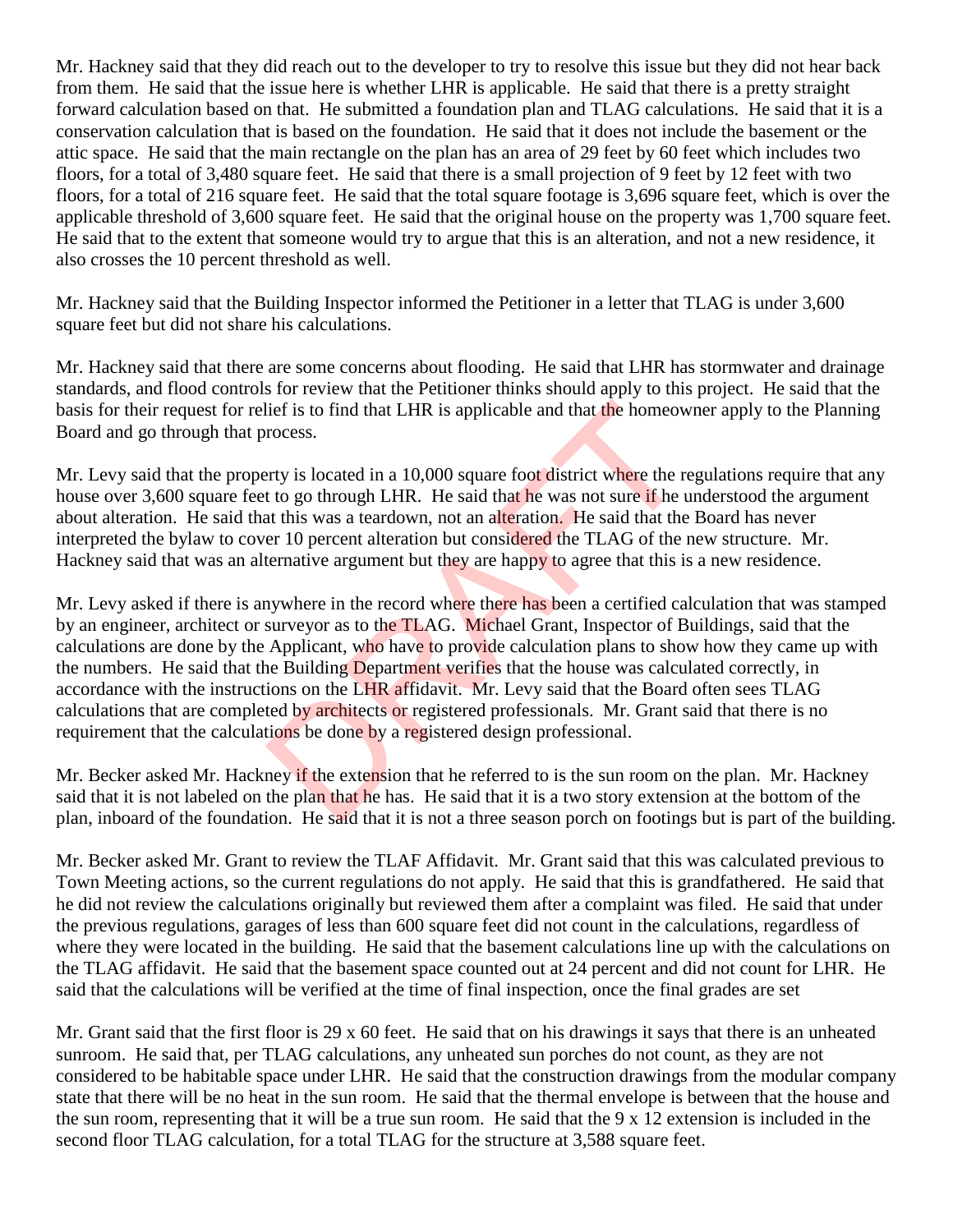Mr. Levy confirmed that the disconnect is the calculations for the sunroom. Mr. Becker said that the document that Mr. Hackney submitted tonight includes the sunroom. Mr. Redgate asked if the garage is included in the calculation. Mr. Hackney said that the calculation is just for the first and second floor. He asked if the homeowner submitted anything that shows whether the attic space should be counted towards LHR. Mr. Grant said that the attic cannot be finished because of the pitch, so it did not count.

Mr. Hackney said that the issue is whether you can call this an unheated sun room where it is the first story of a two story extension. He said that it is not a one story extension off of the building. He said that people design around the rules. He said that this is really part of the main building envelope that has heated usable space above it.

Mr. Levy asked Mr. Grant if the Building Department takes a second look when the as-built foundation plan is submitted. He said that this is close at just 12 feet below the threshold. Mr. Grant said that the Building Department verifies that the as built matches up with what was proposed. He said that there are checks and balances in the process. He said that right now the site is in compliance with LHR. Mr. Levy asked if it has ever occurred that there is a discrepancy between the application and construction. Mr. Grant said that the Applicant for this permit was in his office extensively and is well versed in the regulations. He said that they did due diligence to conform to the regulations. Mr. Levy said that it is Mr. Grant's job to make sure that it is a sunroom, not a heated room.

Mr. Becker asked if there was anyone present at the public hearing who wished to speak to the petition.

Joanna Winkleman, 23 Cottonwood Road, displayed a picture of the sunroom that she had taken. She said that based on what she has seen, it is her belief that this an attempt to finesse the rules to claim that this is a sun room. She said that it looks to be livable space. She said that the windows from the kitchen to the back yard are located in the sunroom, not in the kitchen. She said that there is a large back yard that cannot be seen from the kitchen unless the area to the sun room is open. She said that she thinks that this is intended to be livable space as an extension of the kitchen rather than as a separate room that will be closed off. She said that there are no windows in the kitchen facing the back yard, which is the most attractive part of the property. Mr. Becker confirmed that Ms. Winkleman's only contention is that because there are no windows in the kitchen, the only way to see out is through the sunroom. Ms. Winkleman said that it makes it appear as livable space, not as a sun room that is not intended for use. She said that it appears to be a intended as gathering space off of the kitchen, which makes it livable space, regardless of whether there is a heater or not. She said that there is heat right off of that space in the kitchen, the living room and from above. She said that the three walls on the sun room are all exposed to sun. She said that she has a sun room on the same side of her house that requires no heating. She said that it is fully livable at all times. is in his office extensively and is well versed in the regular of the regularions. Mr. Levy said that it is Mr. Grant's j<br>as anyone present at the public hearing who wished to sp<br><u>onwood Road</u>, displayed a picture of the s

Robert Sarafian said that his mother has been a resident for almost 50 years. He said that they made several attempts to reach out to the homeowner. He said that from what he heard tonight, this is an attempt by the homeowner to play on the edge of the rules. He said that if the Board is inclined to not grant his request, he hoped that the Building Inspector will be super focused on this project. He said that his 87 year old mother is quite upset about the construction.

Mr. Adams asked about the term, "total livable space." Mr. Grant said that there is a TLAG affidavit that was approved by the Planning Board that tells what does or does not count toward LHR. He said that the affidavit was developed in 2008 and modified to comply with bylaw changes. Mr. Levy asked if there is anything in the Rules and Regulations. Mr. Grant said that there are additional pages that explain TLAG. He said that the Rules and Regulations may not address that specifically.

Mr. Hackney said that prior to the recent changes, the bylaw says nothing about sun rooms. He said that it just refers to the total living area. Mr. Becker said that it defined as the sum of the horizontal of the above grade floors measured from the exterior face of the exterior walls.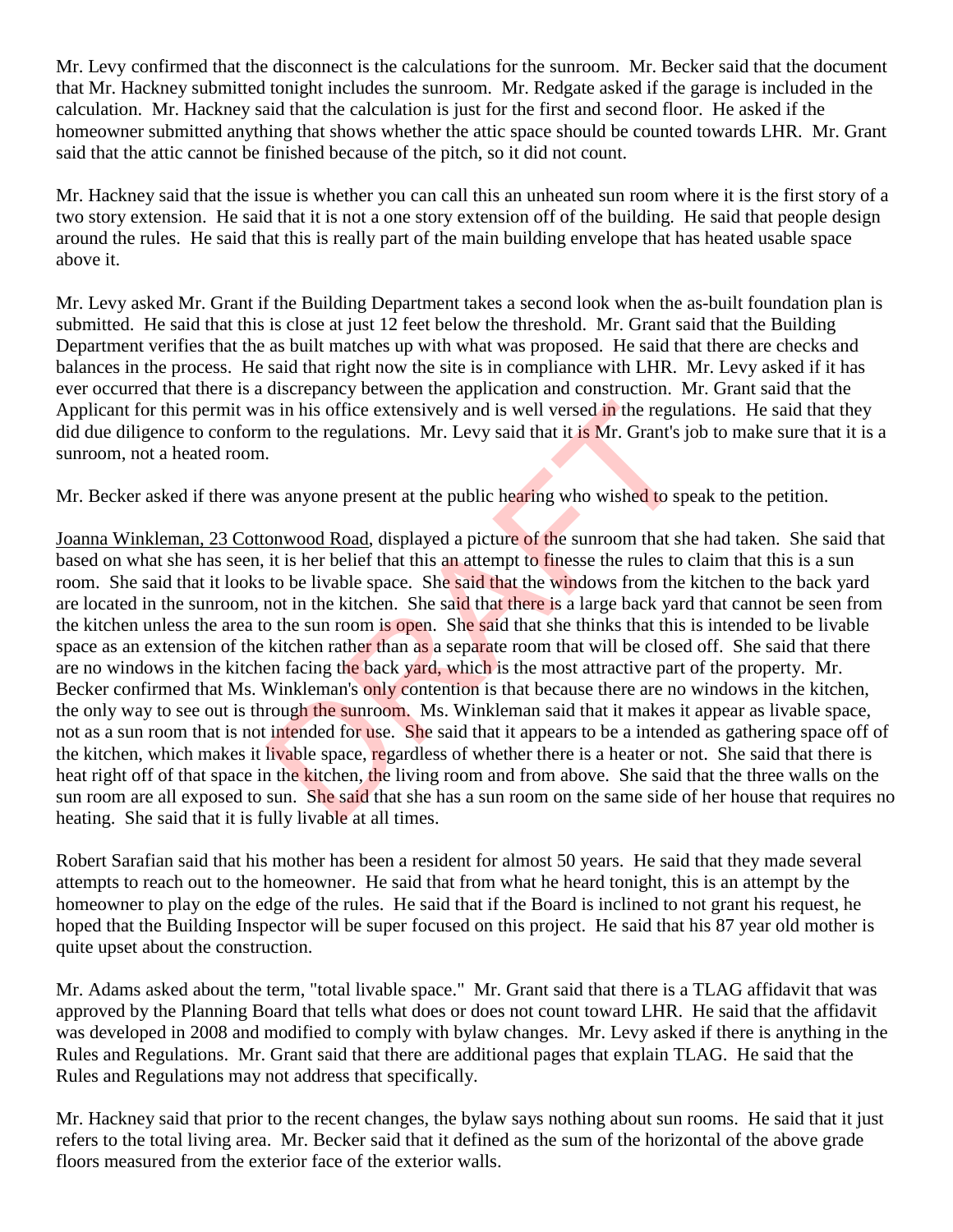Mr. Hackney said that the Planning Board Rules and Regulations do not include any reference to a sun room. He said that sun rooms are not exempt under the bylaw and Rules & Regulations. Mr. Adams clarified that Mr. Hackney was referring to a sun room as a room that does not have heat. Mr. Hackney said that is the term used in the affidavit. Mr. Levy asked where the requirements for heating are shown in the application. Mr. Grant said that the TLAG affidavit says that unheated porches do not count for TLAG. He said that it is shown on the third page on the graph. Mr. Hackney read an excerpt from the TLAG Affidavit. He questioned whether this is this a porch. He said that a two story structure that is inside the foundation is not.

Mr. Redgate asked if the building permit plans that were submitted had elevations that look similar to what has been built. Mr. Grant said that the plans were similar to what was built.

Mr. Redgate asked if this is modular construction. Mr. Grant said that it is.

Mr. Adams asked about the genesis of the TLAG affidavit and how that came to be. Mr. Becker said that the Board is looking for the link from the Planning Board's Rules and Regulations to the form that developers fill out. Mr. Grant said that when LHR came into effect, it used Assessor's methodology. He said that he had to develop some criteria for the real world. He said that he developed the form and had it approved by the Planning Board for consistency with the bylaw. He said that it was voted on again when they changed from Assessor's methodology to how they were dealing with roofs and habitable or non-habitable attics. He said that the Planning Board voted to change the document. He said that the Planning Board voted to change the document again in accordance with its recent actions. He said that the affidavit is almost an extension to the Rules and Regulations. He said that it was reviewed in accordance with part G of the bylaw at a public hearing. en LHR came into effect, it used Assessor's methodology<br>
e real world. He said that he developed the form and had<br>
ncy with the bylaw. He said that it was voted on again w<br>
now they were dealing with roofs and habitable or

Mr. Levy said that the Rules and Regulations seem to be more procedural than an attempt to define the bylaw and what it does or does not cover. He said that he would be more persuaded if the affidavit was an exhibit that was attached to the Rules and Regulations instead of being adopted in the same manner in which the Rules and Regulations were adopted.

Mr. Levy said that he was troubled looking at the picture that Ms. Winkleman submitted. He said that it certainly does not look like a sun room. He said that it seems like it could easily be converted to heated space without anyone's approval or knowledge. Mr. Grant said that they try to enforce the bylaw at the time that they are there. He said that the Building Department cannot prevent people from doing illegal work in their home.

Mr. Levy said that the intent of LHR was to limit structures as they are visible to public from outside. He said that this does not look like a porch or an ancillary accessory structure. Mr. Grant said that under the Building Code, a sun room is defined as a space containing at least 40 percent glazing and is thermally separated from the house, which this complies with. Mr. Levy said that the affidavit exempts unheated porches. Mr. Grant said that there are no rules saying that a porch cannot be enclosed. Mr. Levy said that his master closet is unheated but gets ambient heat from the rest of the house. Mr. Grant said that the sun room is thermally isolated from the house. He said that it is not part of the heated space of the house. He said that a bedroom closet is not thermally isolated from the rest of the house or have 40 percent glazing, so it would not meet the definition of a sun room. Mr. Levy said that is the Building Code but the affidavit addresses unheated porches. Mr. Grant said that in the world of construction, he has to make tough choices and try to apply the language to real world situations. He said that there is no rule in the Building Code or the Zoning Bylaw that says that a porch cannot be enclosed. He questioned the difference between an unheated enclosed porch and a sun room. He said that the Building Code defines this as a sun room. He said that the bylaw does not define an enclosed porch either.

Mr. Hackney read an excerpt from the Rules and Regulations. He said that an interpretation could be that anything without a basement would not be considered for TLAG. He said that with a room over a basement, heated or not heated makes a lot less difference. He said that a three-season room that sits outside the foundation is a lot less habitable in the wintertime than a room that is sitting over a basement. He said that this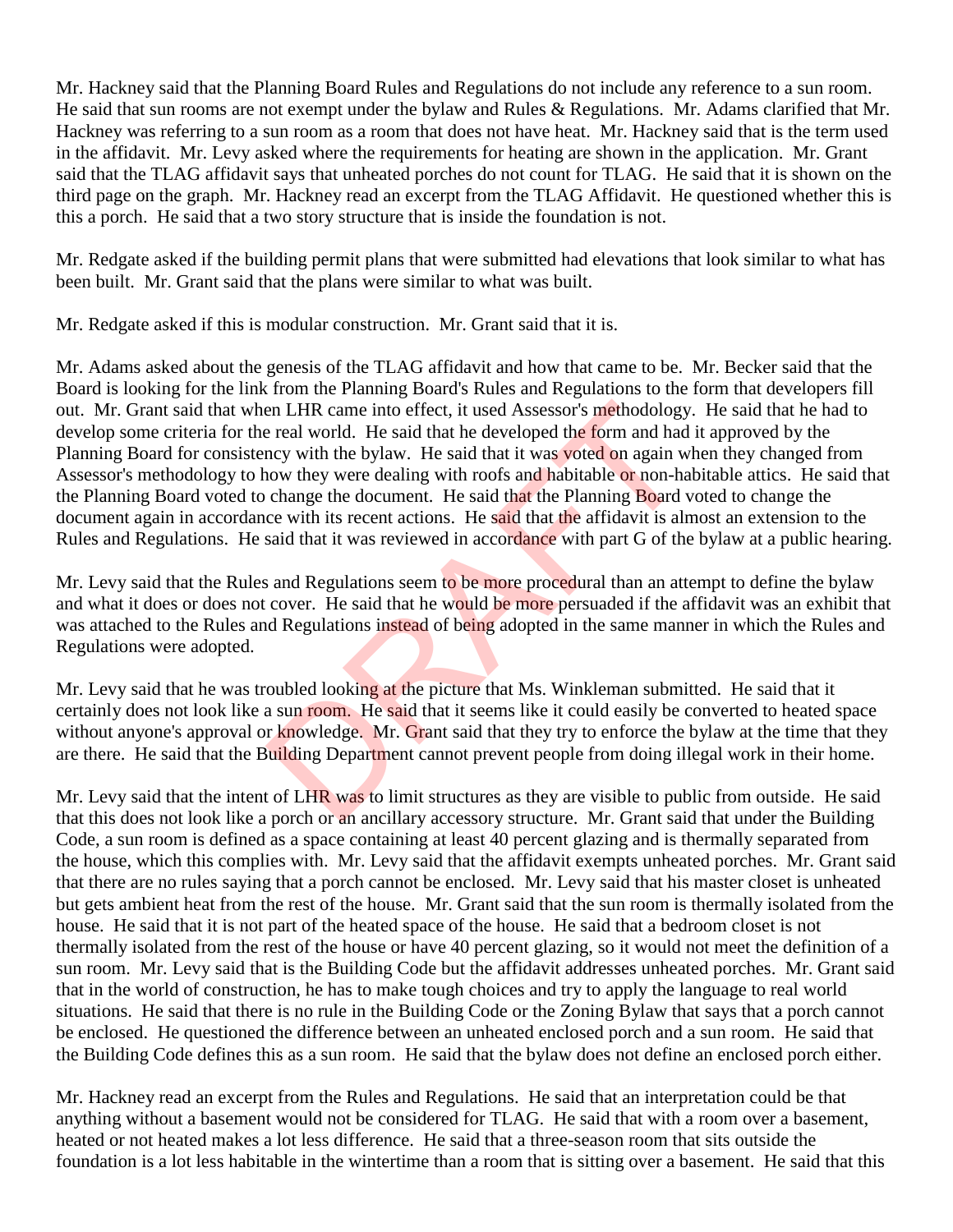is not an unheated porch without a foundation and does not qualify for the exemption. Mr. Becker said that any porch has a foundation but it may not be a concrete wall. He said that he was not persuaded that having a basement is a key factor. Mr. Hackney said that it says unheated porch and this strains credulity to call that structure a porch when it has a second floor with a four season habitable room above it. Mr. Levy said that there are plenty of screened porches with living area above them. He said that the Building Code is somewhat helpful with its definition.

Mr. Adams said that the Building Official has to take the bylaw and figure out a way to consistently enforce the wording in the bylaw. He said that a form was created after it went through a procedure that was reviewed and approved at a public hearing to establish a gauge to come up with a number in the calculations. He said that it is up to the Board to determine if the Building Inspector's gauge is reasonable and appropriate, given the conditions here. He said that the area in question is approximately 180 square feet.

Mr. Levy said that if the Board read the bylaw without the benefit of the Rules and Regulations or the Affidavit, it would conclude that the sun room is part of the house for the purpose of TLAG. He said that the bylaw says that it is the sum of the horizontal areas above grade floors measured from exterior walls. Mr. Becker said that the thermal break could be used to define the exterior wall, and the sunroom is outside of the exterior wall, it is not included in the definition. Mr. Levy said that the bylaw says that the Planning Board can promulgate Rules and Regulations that pertain to the plan approval process. Mr. Becker said that the Planning Board cannot change the substance. Mr. Levy said that if the argument is that the Rules and Regulations or the Affidavit are defining that the unheated room is to be excluded, that is beyond the jurisdiction of the Planning Board. He said that the bylaw permits the Planning Board to make Rules and Regulations which pertain to the approval process, which is procedural, not substantive. He said that by defining what is included in TLAG is substantive. used to define the exterior wall, and the sunroom is outsic<br>
n. Mr. Levy said that the bylaw says that the Planning B<br>
to the plan approval process. Mr. Becker said that the P<br>
Levy said that if the argument is that the Ru

Mr. Levy said that there is a procedure to get a determination from the Planning Board for a waiver. Catherine Johnson, Planning Board, said that the procedures in the bylaw allow for certain submission requirements to be waived. She said that the Planning Board might not require elevation plans for a building that is going to be torn down.

Mr. Redgate asked why the homeowner of 6 Clifford Street was not present at the public hearing. Mr. Hackney said that the homeowner is currently in Asia. He said that they left after the hearing was noticed. He said that they have not responded to Mr. Sarafian's inquiry.

Mr. Levy asked if this is a spec house or a custom house. Mr. Grant said that he did not know but believes that the owner is building it. He said that it is a modular house.

Mr. Becker said that, in looking at the numbers, the Board is nibbling around the edges of what the bylaw says. He said that the Board is trying to balance what the bylaw says with all of the possible combinations that it might apply to but it cannot catch them all. He said that it is clear that this is to the edge but there is nothing that says that you cannot do that. He said that if the Board decides that the sun room is outside of the exterior wall, it is not covered in the definition and therefore the Building Inspector's determination of 3,588 square feet is correct.

Mr. Levy asked when the appeal was filed in relation to the issuance of the building permit. Mr. Grant said that the permit was issued on December 27, 2016 and the request for enforcement was filed on May 8, 2017. He said that the time limit to request for enforcement is up to six years.

Mr. Hackney said that the issue that drove this is flooding. He said that the Appellant is not complaining that the house is too big. He said that there is a physical impact with a possible engineering solution and LHR provides that solution. He said that there was three to five foot filling that went on and a very substantial increase in impervious area. Mr. Becker said that they opted to seek relief for a drainage problem through a LHR process. Mr. Hackney said that that they preferred to not bring a lawsuit. He said that they were not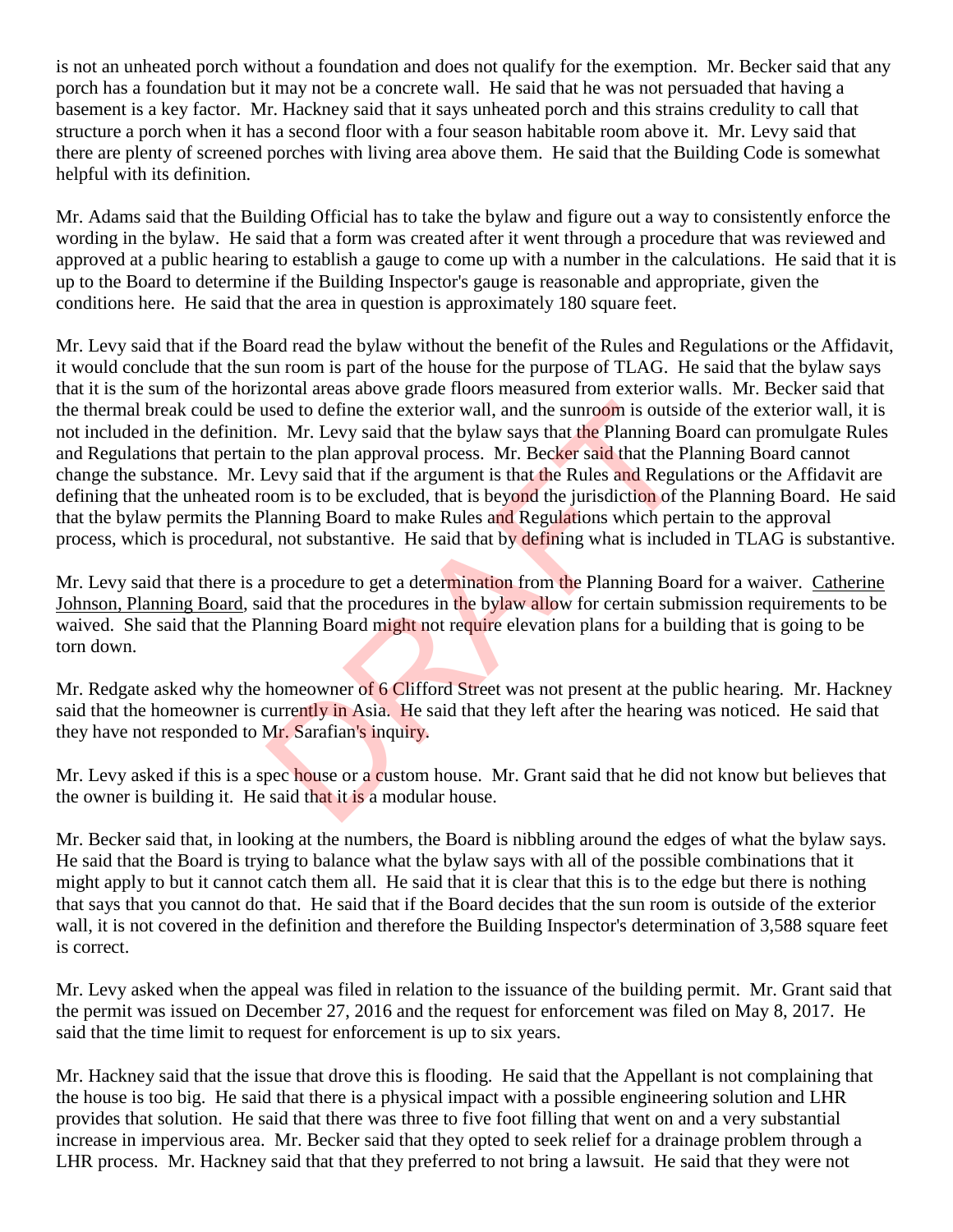aware of any other avenue to request relief under the ZBL. He said that there was no Con Com review here. He said that absent LHR, it is the Building Inspector.

Mr. Levy asked if there had been any discussion with the builder. Mr. Hackney said that they have reached out but there has been no response. Mr. Levy said that this is a matter that is begging for a resolution. He said that he was not convinced whether the sun room should be included in the TLAG calculations or not. He questioned whether heated or not heated is a justifiable exclusion, notwithstanding what the application says. Mr. Becker said that exterior wall applies. Mr. Levy questioned whether someone could spend more money insulating a wall to get around TLAG. Mr. Becker said that people are evading LHR by having trusses in attics so that the space is not habitable. He said that they are making garages that are 600 square feet.

Mr. Hackney said that the Appellant would be willing to continue the hearing for a month when the developer would be back and could attend the public hearing and be part of this discussion. Mr. Levy said that he would prefer to see an agreement between the parties that would allow the appeal to be withdrawn.

Mr. Redgate said that Ms. Winkelman's picture shows a room that is not in the spirit of LHR. He said that it is probably an honest oops on the homeowner's part. Mr. Levy said that the homeowner asked for a continuance so that they could be present at the public hearing. He said that because they asked for the continuance, the Board is not prejudicing them. He suggested that the parties discuss the matter before the next public hearing.

Mr. Hackney requested that the Board allow the appeal to be continued to the next public hearing on September 7, 2017.

Mr. Levy asked if the house is completed or under construction. Mr. Grant said that it is a modular house and goes up fast. He said that because of the appeal, the homeowner can proceed at their own risk. He said that he would speak with Town Counsel about issuing a Certificate of Compliance while the appeal is open. He said that there has been no determination one way or the other. the homeowner's part. Mr. Levy said that the homeowner at at the public hearing. He said that because they asked fm. He suggested that the parties discuss the matter before the Board allow the appeal to be continued to the

Mr. Levy moved and Mr. Redgate seconded the motion to continue the appeal to September 7, 2017. The Board voted unanimously to continue the appeal.

## ZBA 2017-72, BROSSI BROTHERS LTD PARTNERSHIP, 11 PLEASANT STREET

Presenting the case at the hearing were Stanley Brooks, Esq., David A. Brossi, David W. Brossi and Michael Brossi, the Petitioner.

Mr. Brooks said that David Brossi, Senior was born on Pleasant Street 80 years ago and the family has owned this property in excess of 50 years.

Mr. Brooks said that there are two requests before the Board. He said that the first request is for a special permit because it is an undersized lot upon which it is proposed to be constructed a two family dwelling. He said that the property is located in a General Residence District where the minimum conforming lot size is 10,000 square feet. He said that this property is 9,974 square feet, which is short of the minimum by an area about the size of a piece of plywood.

Mr. Levy asked if the lot has always been that size or if it changed as a result of a taking over the years. Mr. Brooks said that the lot was laid out a long time ago. He said that the first two lots along Pleasant Street, southerly to northerly, are both exactly 8,000 square feet, or 80 by 100 feet. He said that this lot has a crooked line that rendered the lot to the south, number 7, exactly 8,000 square feet. He said that on the other side at 15 Pleasant Street, it is exactly 8,000 square feet. He said that the lots pre-exist zoning. He said that a two-family is an of right use on conforming lots in the district. He said that the existing house encroaches in the front yard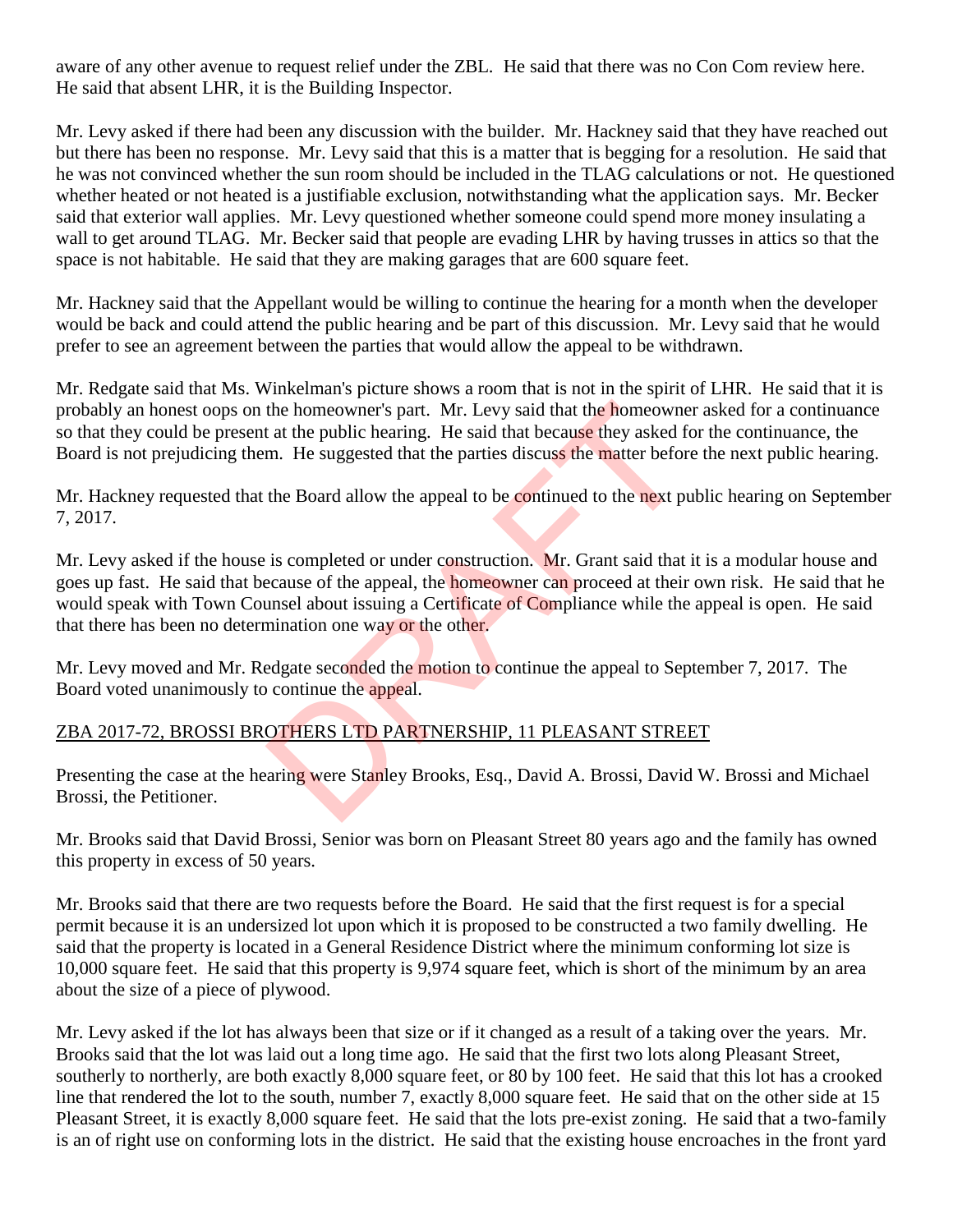and the existing garage encroaches in the side and rear yard. He said that there are four existing nonconformities.

Mr. Brooks said that the proposed project will eliminate the front, side and rear encroachments so that lot size will be the only nonconformity. He said that they will create a new nonconformity because they need 5,000 square feet of land per dwelling unit, in accordance with Section XVIII of the Zoning Bylaw. He said that the owner attempted to acquire additional property from the abutters to the rear on Oak Street, both of which have more than sufficient land to give but they both declined to sell, so the petition is before the seeking relief.

Mr. Brooks said that the proposed dwelling will be 31 feet from the street, 21 feet on the left side and 21.5 feet on the right side, and 17.5 at the rear, well within the setbacks. He said that lot coverage is proposed to be 25 percent, which is allowable. He said that the proposal is for two four-bedroom, three and a half bath dwellings which will be consistent with what is in the neighborhood. He displayed an aerial photograph of the neighborhood that showed the multi-family dwellings in the district. He said that directly across the street is a rather large two unit condominium. He said that there are multi family dwellings a couple of lots down and behind the lot. He said that there will be approximately 60 feet of separation between the proposed structures and the abutting dwellings on either side and 120 feet from the houses that abut to the rear on Oak Street. He said that the request is that the Board grant a special permit to allow construction on a lot with nonconforming area and find that the proposed structure will not be substantially more detrimental to the neighborhood than the existing dwelling. He said that these plans were shown to all of the direct abutters and many others in the neighborhood and there were no objections by anyone to this project going forward.

Mr. Brooks said that the second request is for variance or a special permit for relief from Section 18C.1 that requires 5,000 square feet per dwelling unit. He said that they will be 13 square feet short for each unit, which is rather di minimis. He said that you can see on the Town Plan that there is an odd lot line that, if it were straight, would have created sufficient land area. He said that attempts were made to make the lot compliant but were not successful. He said that this project will not make the lot less conforming, as it will remain short by 26 square feet, regardless of what is constructed there. He said that it is their opinion that literal enforcement of the Zoning Bylaw would involve substantial hardship to the Petitioner because they would not have the ability to control the lot that they have owned for over 50 years. He said that the lot shape is an issue. He said that it is a sloping lot but they have dealt with the topography with a retaining wall. He said that the proposed house has a lot of nice architectural features that will reduce the mass and bulk. He said that the hardship is not self-created and would affect any owner of this property. He said that it is a di miminis shortage of square footage and it prevents the owner from using the property for which they would otherwise be entitled to under the Zoning Bylaw. He said that the owners cannot reasonably use the land in a manner that is consistent with the zoning district and the neighborhood. He said that the issuance of a variance would not create any injustice to the abutters or to the neighborhood and will allow for a reasonable use of the property. He said that the project would be consistent with the neighborhood and the bylaw, would be in harmony with the intent of the bylaw, would not be a detriment to the public good, and would not nullify or derogate from the intent or purpose of the bylaw. In either side and 120 feet from the houses that abut to the Board grant a special permit to allow construction on seed structure will not be substantially more detrimental to hat these plans were shown to all of the direc

Mr. Becker said that the Board does not have the option with respect to the units per square foot because of the change of use from single to two family. He said that a different set of rules apply. He said that it will be a new nonconformance and a special permit is not an option because it is not currently nonconforming. Mr. Brooks said that a two family is of right in a General Residence District.

Michael Grant, Inspector of Buildings, said that two approvals are needed. He said that a special permit is required to allow the Petitioner to take down the house because it is a nonconforming structure. He said that it would require a variance to put the two family house there.

Mr. Becker said that there was nothing in the submittal that talked about hardship as it related to topography, soil condition or lot shape. Mr. Brooks said that to the best of their knowledge there are no soil conditions. He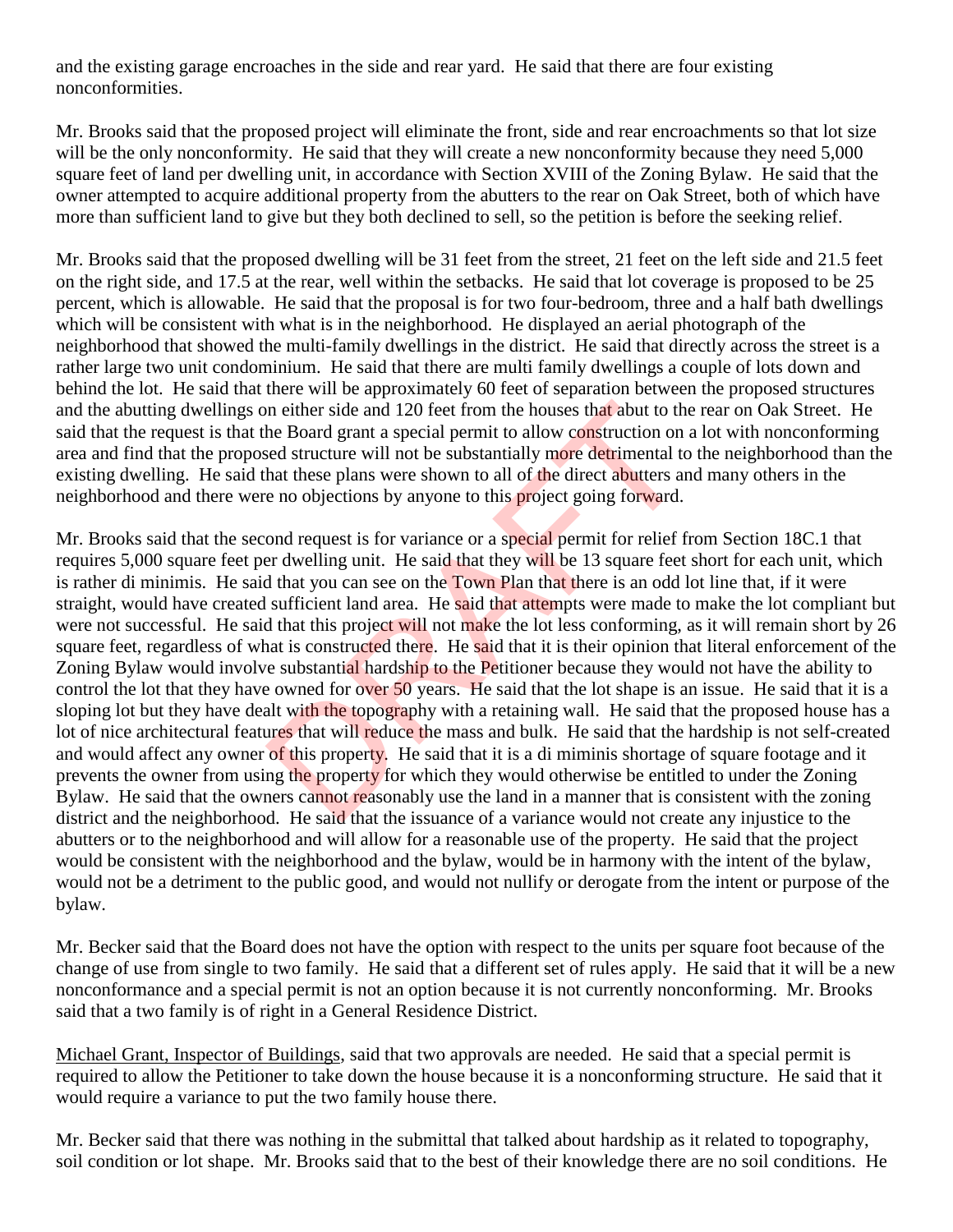said that they do not know if there is ledge. He said that topography and slope have been addressed with the design and the retaining wall. He said that the shape of the lot is due to some quirk with laying of the lot line. He said that the lot is irregular with one straight boundary and an irregular boundary that prevents the parcel from being fully compliant. He said that it is a situation where it is not self-created because the owners did not acquire the property knowing that it is noncompliant. He said that they have owned it since it pre-dated zoning. He said that because of 13 square feet, they will be prevented from using the property as they are allowed under the bylaw. Mr. Becker said that the bylaw does not say that because a two-family use is allowed in a General Residence District that every lot in the district is suitable for a two family.

Mr. Brooks said that there has been conversation in the Planning Board that this is a change of use. He said that his opinion is that this is an existing residential use and is proposed to be a residential use. He said that his understanding of the case law is that a change of use means that you are asking to use the property for something that is not allowed under the bylaw. Mr. Levy said that this is a dimensional variance. He said that they can build a single family house. He said that it is not a hardship because they cannot build a two family house. Mr. Brooks said that the Petitioner cannot use it for an allowed use in the district because of its odd shape, which creates a hardship on the owner. Mr. Becker said that he was not persuaded by that you can put a two family house there just because it is located in a General Residence District. He said that you can only put a two family there if you comply with the bylaw or get a variance. Mr. Brooks said that the consideration is whether 13 square feet will nullify or derogate from the bylaw. He said that no one will know because it is such a di minimis impact. Mr. Levy said that the Board sees that all of the time. Mr. Brooks said that this is quite irrelevant. He said that this is a multi family neighborhood and the neighbors have not objected in any way. He said that the di minimis noncompliance will clearly not derogate from the purpose of the bylaw. Mr. Levy said that the bylaw does not say approximately 5,000 square feet.

Mr. Redgate said that there are about five older neighborhoods in town where there were errors in calculating square footage. He said that there needs to be some leeway when things are so close. He said that he would feel much differently is this was an 8,000 square foot lot. He said that this is one percent of one percent.

Mr. Becker said that the provisions for variances are specific for reasons. He said that the conditions under which the Board can grant a variance are narrow because things outside of that are not meant to be granted. He said that he did not see how shape of the lot, soil conditions or topography applies to the 5,000 square feet per unit requirement. He said that  $5,000$  square feet per unit was intentional. He said that he did not see this as a hardship. Mr. Brooks said that a grant of a variance for 13 square feet of lot area per unit is no different from a grant to encroach into a setback or other relief. Mr. Becker said that unless there is a hardship that is due to shape of the lot, topography and soil conditions, there is no basis for a variance. Mr. Brooks said that the hardship is an inability due to an extremely di minimis lack of square footage due to an engineering error that was made a long time ago that created an irregularly shaped lot. Mr. Levy said that the size of the lot is what is preventing the owner from building what he wants. Mr. Redgate said that the lot line is not perpendicular. Mr. Brooks said that the lot was laid out a long time ago. because it is located in a General Residence District. He<br>mply with the bylaw or get a variance. Mr. Brooks said t<br>nullify or derogate from the bylaw. He said that no one v<br>evy said that the Board sees that all of the time

Mr. Brossi said that by redeveloping the property, there will be fewer nonconformities, which is a good thing. Mr. Becker said that applies to special permits but not to variances. He said that the standards for granting a variance are higher. He said that the special permit part of the request is similar to what the Board sees for teardowns where a nonconforming structure is torn down and a compliant structure is put back. He said that the special permit request is not the issue but the request for a variance is. He said that he understands the frustration here.

Mr. Brooks said that he could argue that the hardship is financial in that the Applicant will not be able to realize the greatest benefit that he can from the property. Mr. Levy said that the bylaw does not require a maximum benefit. He said that he would be more persuaded if they could not build anything. He said that this has existed for over 50 years as a single family house and they have had the continued benefit of use of the property.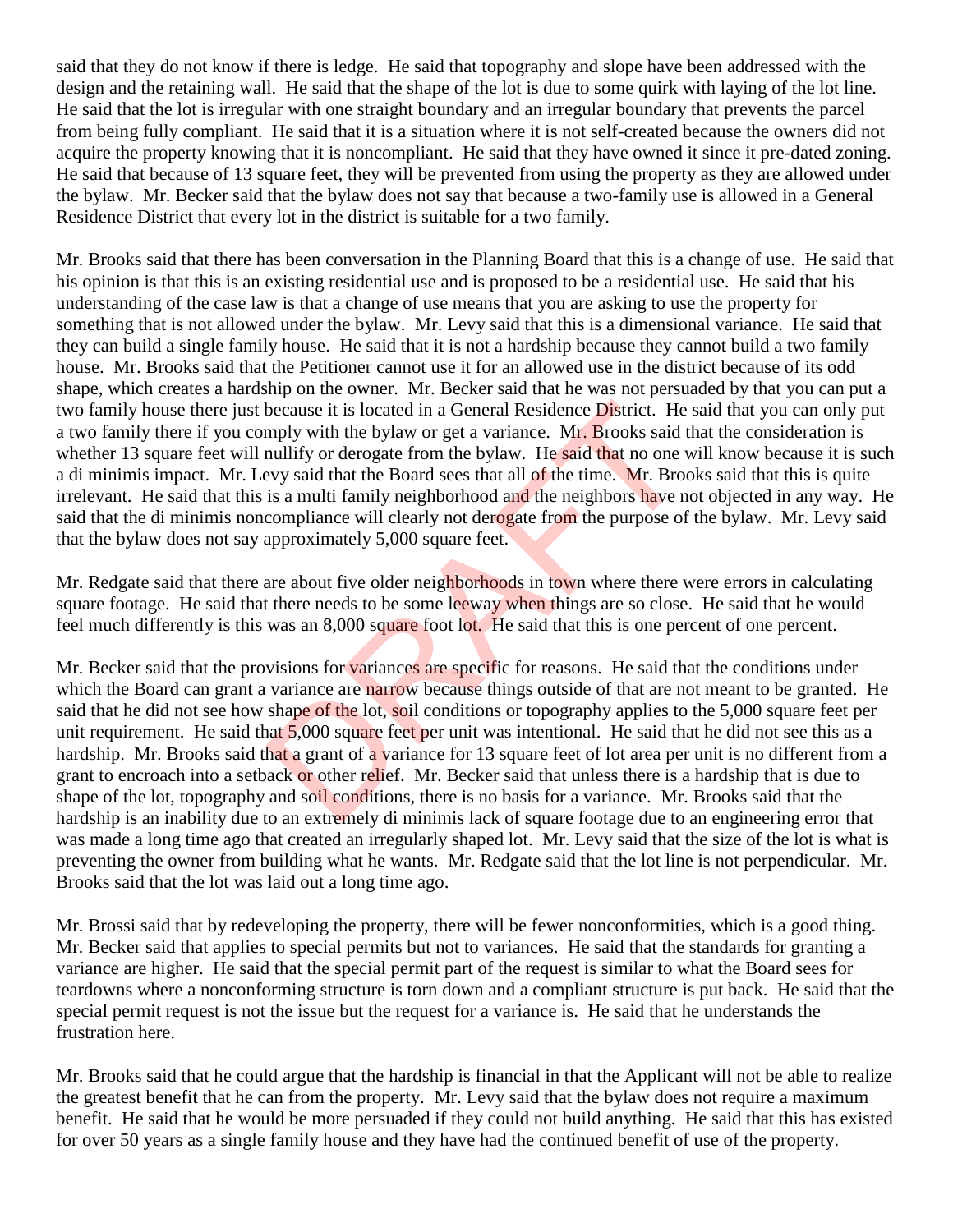Mr. Becker read the Planning Board recommendation.

Mr. Becker asked if there was anyone present at the public hearing who wished to speak to the petition.

Mark Mooradian, 7 Pleasant Street, said that his family bought their house about 50 years ago. He asked about the setbacks for the new construction. He asked if the setback was measured from the edge of the main structure or the edge of the garage. Mr. Brooks said that it was measured from the edge of the garage.

Mr. Mooradian said that he spoke with his mother about this project. He said that she has seen the plan and is comfortable with having this structure next to them.

Mr. Brooks requested that the Board allow the petition to be withdrawn without prejudice. Mr. Levy moved and Mr. Redgate seconded the motion to allow the petition to be withdrawn without prejudice. The Board voted unanimously to allow the petition to be withdrawn without prejudice.

### ZBA 2017-69, DANA HALL SCHOOL, 45 DANA ROAD

Presenting the case at the hearing was David Himmelberger, Esq., who said that the request is for Site Plan Approval for a project that involves disturbance of more than 5,000 square feet of land to enhance but not expand Dana Hall's Equestrian Program. He said that also present at the hearing were Bill Foley, Trustee, Rob Mather, Assistant Head of School, Sarah Summers, Director of Equestrian Activities, and Steve O'Connell, Andrews Engineering.

Mr. Himmelberger said that Dana Hall offers a comprehensive riding program. He said that the proposal is to construct a new outdoor riding ring. He said that they will flip flop the location of the existing ring and paddocks. He said that the new riding ring will be larger at 200 by 180 feet and will have a dust free footing material that will be a great benefit to the abutters. He said that the project been through DRB review. He said that they met with the Engineering Department, who had a few comments that have been responded to. He said that Mr. Saraceno sent a memo to the Zoning Board today advising that the project was in full compliance with any of his concerns. aring was David Himmelberger, Esq., who said that the n<br>nvolves disturbance of more than 5,000 square feet of lar<br>ian Program. He said that also present at the hearing we<br>chool, Sarah Summers, Director of Equestrian Activi

Mr. O'Connell said that Dana Hall School currently operates their Equestrian Facility on Tenacre School property. He displayed the location of the stable and existing riding ring and existing paddocks. He said that the riding ring and paddocks are located on Tenacre School property. He said that Dana Hall would like to construct a 180 foot by 200 foot outdoor riding ring where the paddocks are and the paddocks will move to where the existing riding ring is. He said that in order to bring their program to an elite level, they need a bigger ring so that they can train properly so that when they go to competitions, they have training on the same level. He said that the project will involve landscaping, hardscaping and some engineering. He said that the riding ring will consist of a dust free footing and a perimeter drainage system that is similar to an athletic field. He said that the drainage system will collect stormwater runoff and convey it through Dana Hall property. He said that the topography of the site is uphill to the east and downhill to the west. He said that existing runoff is collected in a series of drywells that do overflow. He said that stormwater runs next to stable collects in catch basins near Vincent Road and then into a man-made pond on campus. He said that the proposal is to collect the stormwater in the perimeter drain and run to improved drywells with a pipe outlet that will convey the water to a closed pipe system that will run alongside of the stable and connect to the existing pipe system.

Mr. O'Connell said that in order to meet the project's objectives, they need to have some retaining walls. He said that they want to make the riding ring ADA accessible. He said that Dana Hall has a Therapeutic Riding Program. He said that because of the topography, they need a wall at the back and a cut slope and retaining wall on the front side. He said that students, parent and coaches typically take the horses from the stable and walk them up the path to a five percent walkway that goes to a landing that leads to ADA ramps to a multi-use area. He said that the retaining walls will be cast in place concrete with a fieldstone veneer. He said that the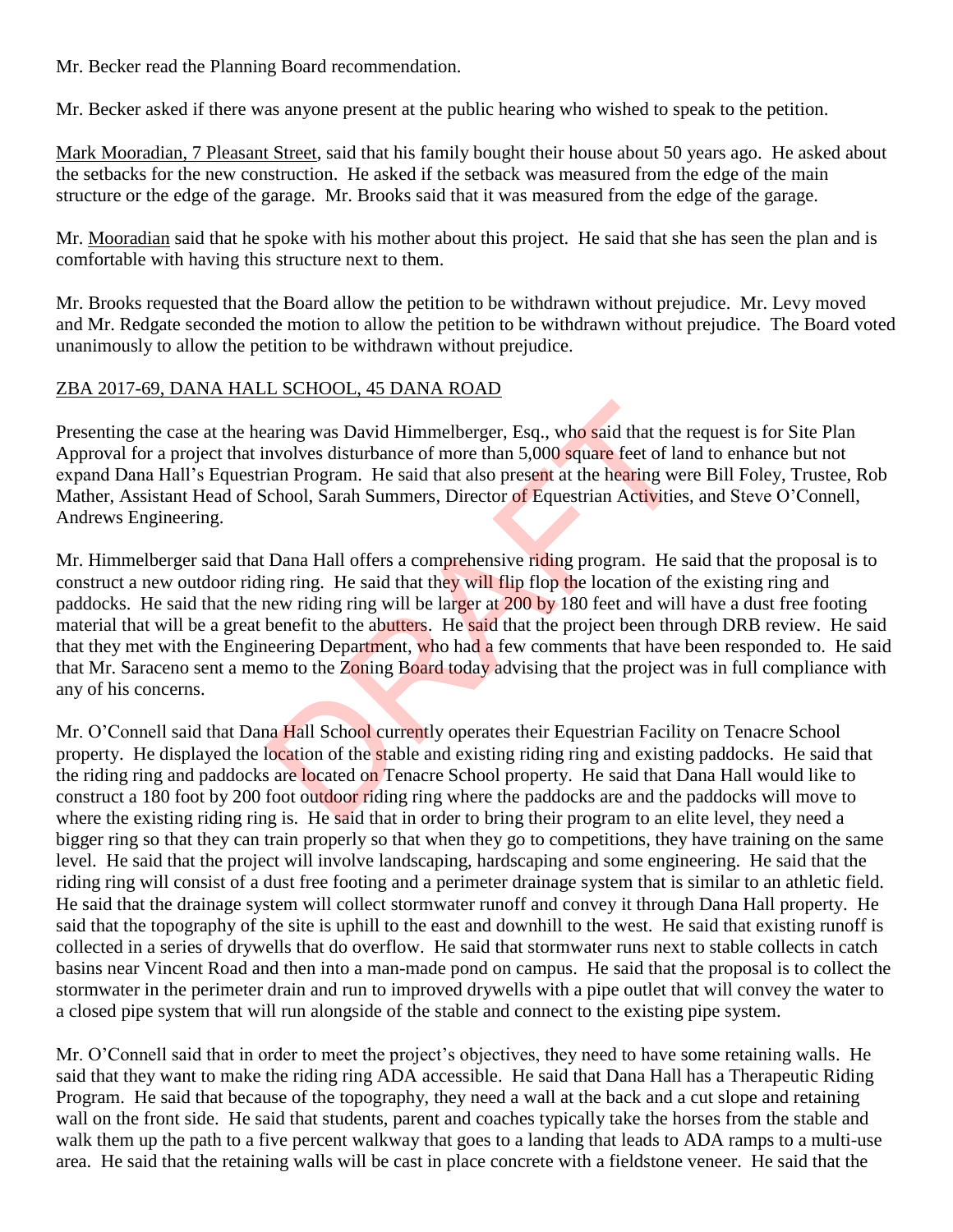fences will be three rail black or brown vinyl that are unique to the equestrian industry. He said that there is a significant landscape component of the project that will enhance the existing conditions and add to the equestrian theme with hedges and stone columns. He said that they met with one neighbor a number of times to address his concerns. He said that some of the landscaping has been designed to address his needs.

Mr. O'Connell said that they described work hours in the application package. He said that have made provisions for temporary paddocks that will be restored upon completion of construction. He said that trucks will enter and exit the site only Grove Street and head towards Needham. He said that no vehicles will be allowed to use Brook Street. He said that the truck route has been reviewed and approved by the Police Chief. He said that hours of operation will be standard under the Board's purview.

Mr. Redgate asked Dana Hall has coordinated the construction schedule with Tenacre's open Site Plan construction schedule. Mr. O'Connell said that they have been in open communication with Tenacre School. He said that they signed the application. He said that Tenacre's progress should not impact this project.

Mr. Becker asked about the duration of the project. Mr. O'Connell said that Dana Hall hopes to break ground in September, subject to contractor availability. He said that once the project commences, the bulk of the earth work and site preparation will have an approximate 90 day duration.

Mr. Adams asked if there will be a viewing area for competitions. Mr. O'Connell said that there are no competitions hosted here. He said that there will be no PA, lights or water system. He said that there will be a designated coaching area. He said that there will be no bleachers or crowds. Mr. Adams confirmed that there will be fence between the coaching area and the riding ring. He asked about the foundation of the dust free surface. Mr. O'Connell said that it is a compact stone dust product set to a proper pitch. He said that top and subsoil will be removed. He said that native soil is gravelly. He said that they compensated for high groundwater in the final grade. He said that the stone dust will have a six inch compacted thickness. Mr. Adams asked about maintenance. Mr. O'Connell said that the stone dust will be under three to four inches of horse footing, which will be maintained. Mr. Adams asked about the surface to accommodate people with mobility challenges getting close enough to be assisted onto horses. Mr. O'Connell said that coaching and staging area is grass. nation and a material state of local costs. Mr. O'Connell said that there will be a viewing area for competitions. Mr. O'Connell said that there will be no PA, lights or water system. He said that there will be no PA, ligh

Mr. Adams said that the retaining walls appear to be over four feet high. He confirmed that there will be fencing to ensure that nothing can slip through. Mr. O'Connell said that final grading of the ring and the retaining walls consumed most of their time. He said that they knew that it was a key component from viewing, feasibility and regulatory standpoints because of local codes. Mr. Adams asked if they will not provide fencing at the back side where it will be holding back earth because there will be no paths to walk on there. Mr. O'Connell said that DPW inquired about that. He said that they will provide equestrian fencing inside for the riding arena and will tie into a neighbor's fence and run it an existing post and rail fence on the Tenacre property.

Mr. Adams asked if they will balance the cut and fill or remove it. Mr. O'Connell said that they will be pretty close to a balance. He said that just under 900 cubic yards of fill are required due to the amount of top and subsoil to come off the site that cannot be used as structural fill. He said that trucks will exit to Grove Street and head south to Needham to Route 135 and Route 95. He said that the school deals with truck traffic on regular basis with food deliveries, etc., so they are very conscious of neighbors on Brook Street and going north on Grove Street.

Mr. Levy confirmed that there will be no lighting, no sound amplification or signage. He asked who will be using the facility. Ms. Summers said that it is just for students, their families and alums. She said that the larger community program was closed about ten years ago. She said that they have a therapeutic riding program that they operate as a community service on Sundays and a very small summer camp program that is open to the community. She said that Dana Hall made a decision ten years ago to focus on their students. She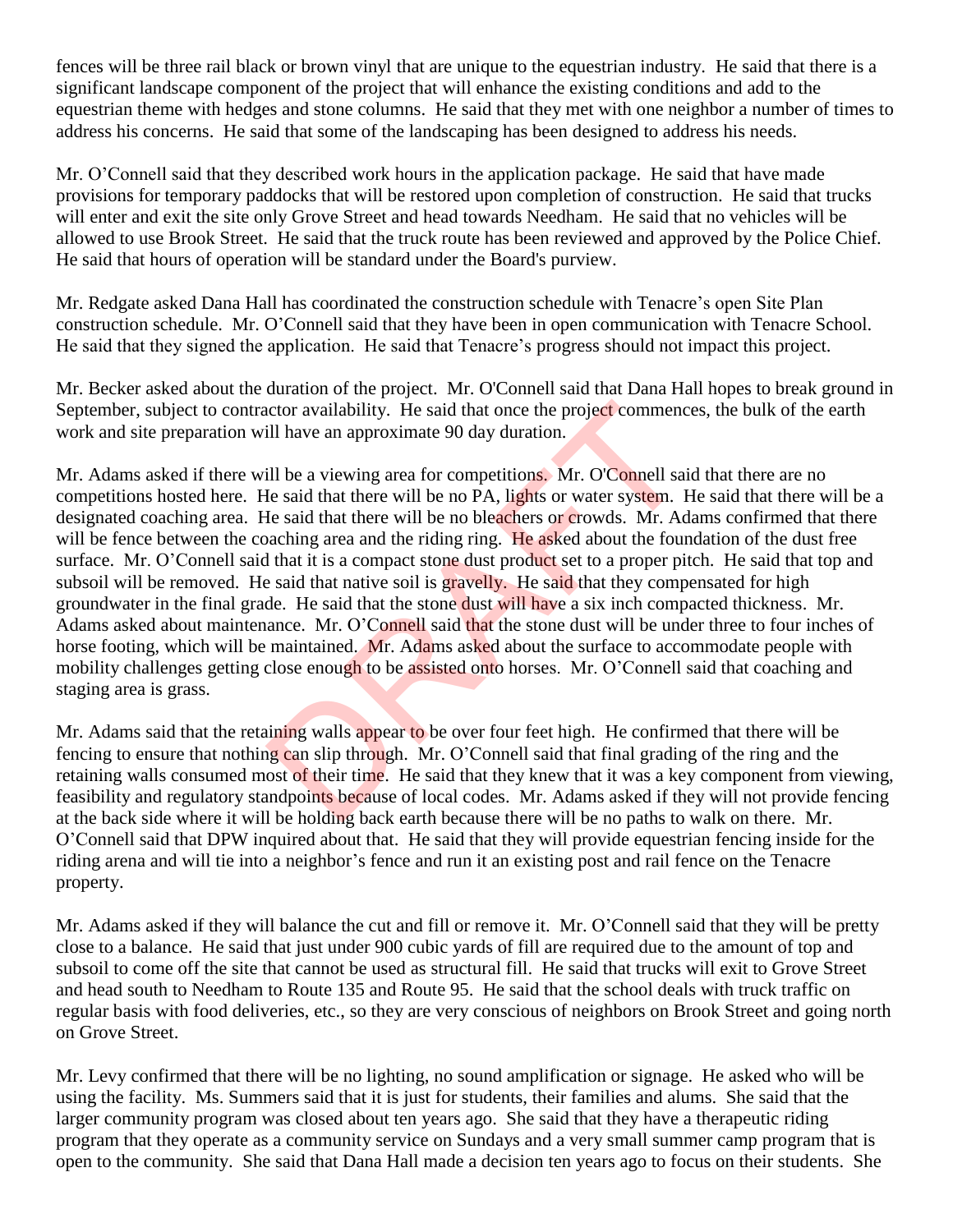said that the purpose of this project is to raise the bar on their program by having outdoor space that is similar to space that they encounter at horse shows.

Mr. Levy asked about the number of horses that are boarded. Ms. Summers said that there are 45. She said that some of the horses are boarded and some are owned by the school. She said that the facility is tucked away and is not really visible from the street.

Mr. Becker asked if there was anyone present at the public hearing who wished to speak to the petition.

Mr. Becker read the Planning Board recommendation.

The Board discussed closing the public hearing and then holding a public meeting to vote approval. Mr. Levy moved and Mr. Adams seconded the motion to closed the public hearing. The Board voted unanimously to close the public hearing. Mr. Becker said that he will develop conditions, make them available to the public and a public meeting will be scheduled at a date to be determined later to vote final approval.

### ZBA 2017-67, JON & JOANNE BLOTNER, 15 HOMESTEAD ROAD

Presenting the case at the hearing were Timothy Burke, Architect, Jon and Joanne Blotner, the Petitioner.

Mr. Burke said that the Petitioner had come before the Board a couple of months ago explaining some needs of the family. He said that Ms. Blotner's mother is coming to live with them. He said that they withdrew the previous petition without prejudice where they exceeded lot coverage. He said that the new proposal will meet lot coverage requirements. He said that they reduced the size of addition substantially. He said that to gain the additional space, they are seeking to raise the ridge on the roof to create two bedrooms on the third floor. He said that it has been designed with three gabled dormers on the front and a shed dormer on the rear of the house. NNE BLOTNER, 15 HOMESTEAD ROAD<br>
aring were Timothy Burke, Architect, Jon and Joanne Bl<br>
ioner had come before the Board a couple of months ago<br>
. Blotner's mother is coming to live with them. He said that<br>
ejudice where th

Mr. Blotner said that the Board made some specific recommendations about what the Petitioner should come back with. He said that they took those recommendations and redesigned the plan. He said that they met with the neighbors, who have submitted letters of support.

Mr. Redgate confirmed that the major issue at the previous hearing was lot coverage. Ms. Blotner said that the Board recommended that the Petitioner build up to get the space that they needed. She said that the initial plan had a larger footprint.

Mr. Levy said that the lot size, left side yard and front are nonconforming.

Mr. Redgate said that the Board had a lengthy conversation at the previous hearing and it appears that the Petitioner has gone back to the drawing board with this proposal.

Mr. Becker asked if there was anyone present at the public hearing who wished to speak to the petition.

Mr. Levy moved and Mr. Redgate seconded the motion to allow the special permit and make a finding that the proposed structure shall not be substantially more detrimental to the neighborhood than the existing nonconforming structure. The Board voted unanimously to grant a special permit.

### ZBA 2017-70, MICHAEL & JENNIFER BRADY, 10 ARDEN ROAD

Presenting the case at the hearing were Paul Beaulieu, Field Resources, who said that it is a unique house that the homeowners are looking to enlarge with more functional space and a garage at the back.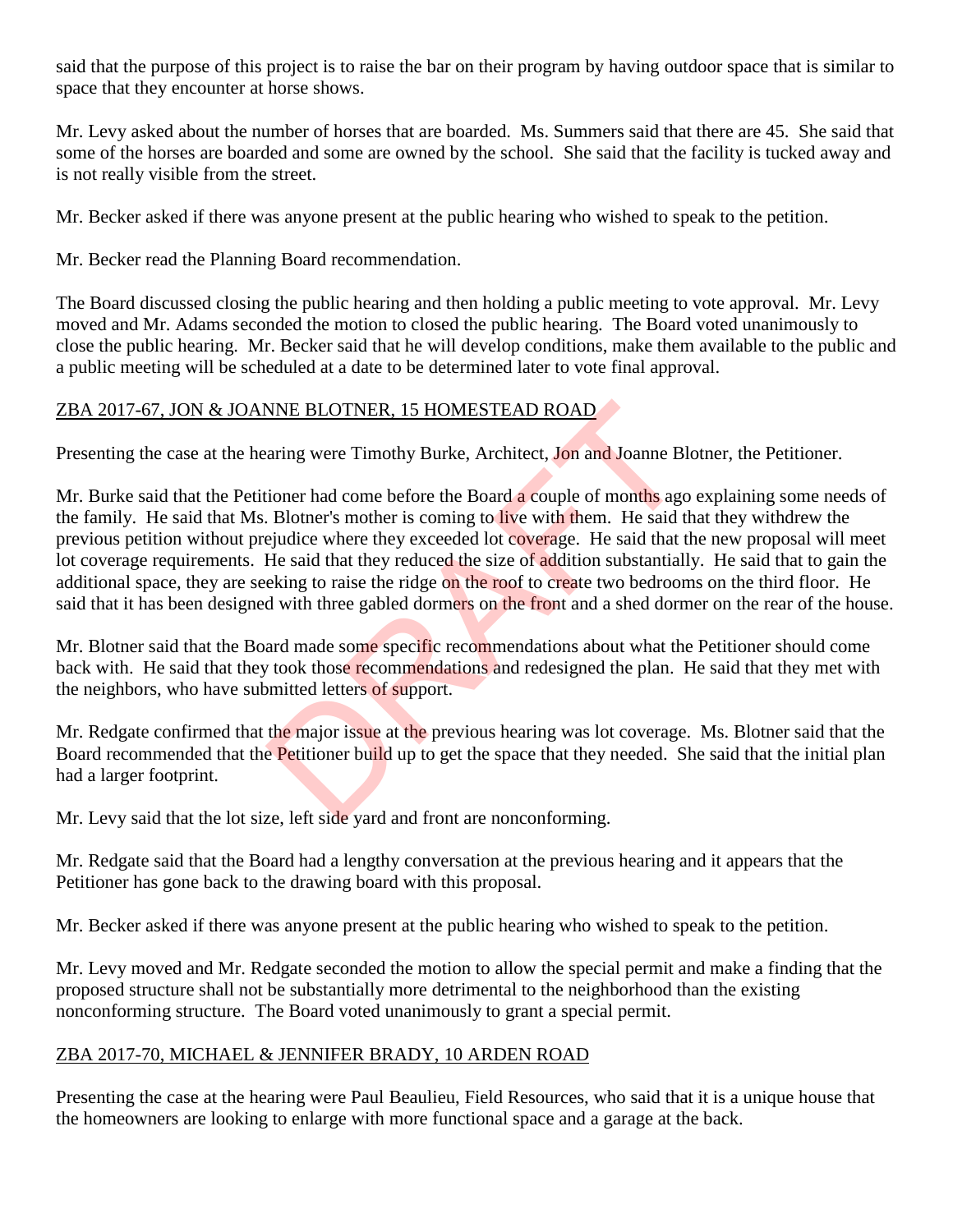Mr. Becker asked about the access driveway to the garage. Mr. Brady said that they share a driveway with the neighbors. Mr. Becker said that it looks like entrance is from the aqueduct. Mr. Brady said that there is a path into Beebe Meadow. He said that there is an easement off of Benvenue Street that branches to the left along the aqueduct. Mr. Becker asked if the right of way is incorporated in the deed. Mr. Brady said that it is. Mr. Beaulieu said that he worked on one other site on Falmouth Road in Wellesley where access is from the abutting town. Mr. Redgate confirmed that access is from Benvenue Street.

Mr. Becker asked if there was anyone present at the public hearing who wished to speak to the petition.

Mr. Redgate said that the Board appreciated seeing an infiltration plan.

Mr. Redgate moved and Mr. Levy seconded the motion to approve the special permit and make a finding that the proposed structure shall not be substantially more detrimental to the neighborhood than the existing nonconforming structure. Mr. Levy said that the Planning Board recommended approval. The Board voted unanimously to grant a special permit.

## ZBA 2017-71, K. WHITNEY HALL, 7 PRISCILLA ROAD

Presenting the case at the hearing was Mark Heavner, representing  $\bf{K}$ . Whitney Hall, the Petitioner. He said that the request is for a special permit to demolish an existing dwelling and replace it with a new one family dwelling. He said that existing house is nonconforming by area. He said that the lot shows on the Assessor's Plan as 13,400 square feet. He said that the actual survey shows it as 13,283 square feet. He said that the proposed house will have a front setback of 35.1 feet. He said that, in accordance with the 500 Foot Rule, the setback could be as small as 31.9 feet, so this will be approximately three feet further back than they need to be. He said that the existing front setback is 40.4 feet. He said that the side setback on the new house will be 20.3 feet where 20 feet are allowed. He said that the rear setback will be 47.5 feet where 15 feet are allowed. He said that the proposed height from average grade will be 32 feet 9 inches where 35 feet is allowed. He said that proposed lot coverage will be 2,468 square feet, or 18.58 percent, where 2,656 square feet is allowed. He said that the proposed house will have 5,052 square feet of total living area on three floors, with the first floor at 1,784 square feet, the second floor at 2,143 square feet and the lower level at 1,125 square feet. He said that TLAG was calculated using both methods. He said that it is 3,927 square feet using the method that was in effect when he applied in June and 5,209 square feet using the new method. He said that the proposed house will have five bedrooms, four full bathrooms, two half bathrooms and a two car attached garage. **Y HALL, 7 PRISCILLA ROAD**<br>
aring was Mark Heavner, representing **K**. Whitney Hall,<br>
ermit to demolish an existing dwelling and replace it with<br>
ing house is nonconforming by area. He said that the lot<br>
He said that the a

Mr. Redgate confirmed that the TLAG falls below the threshold for LHR.

Mr. Levy said that a petition that was signed by many people was submitted to the Board. Mr. Heavner said that he had a copy of it.

Mr. Levy said that the Board has to make a finding that the proposed structure shall not be substantially more detrimental to the neighborhood than the existing nonconforming structure. He said that it is a large house that is somewhat out of character with the neighborhood.

Mr. Becker said that he did house and lot analysis. He read the Planning Board recommendation that said that the proposed house is entirely inconsistent with the neighborhood in terms of scale and is therefore more detrimental to the neighborhood than the existing structure. It said that the existing house is a one and a half story Cape Cod in a neighborhood consisting predominantly of one and a half story Cape Cod houses. He said that the Planning Board recommended that the Zoning Board deny the special permit.

Mr. Heavner said that there is a new house at 51 Standish Road, which is basically the abutting property. He said that it has the same scale as the proposed house. He said that he submitted a picture of that house in the application package.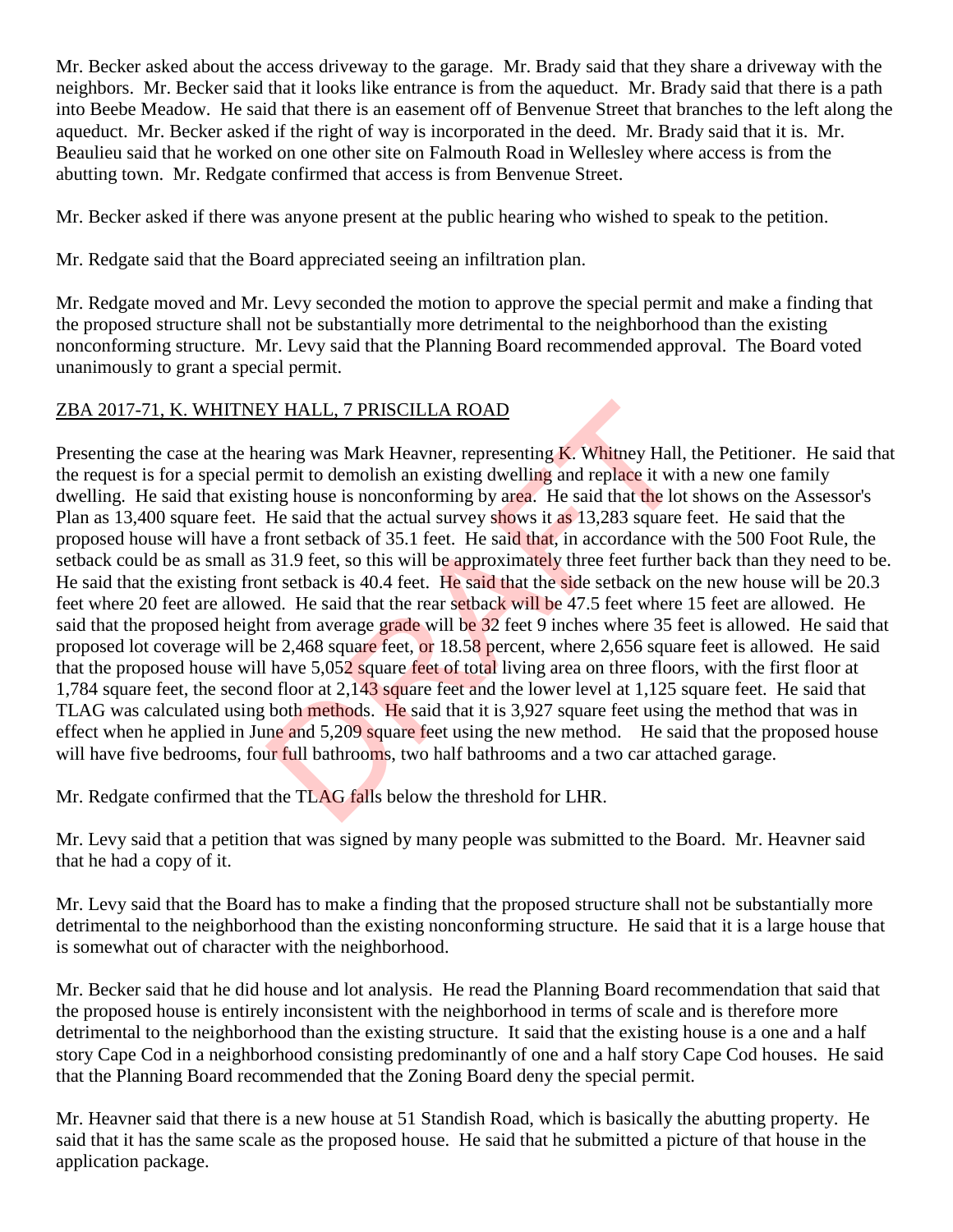Mr. Becker said that looking at the houses on Priscilla Road only, there are 10 houses. He said that they all complied for lot size except for 7 Priscilla Road. He said that he looked at the intensity of use by dividing the TLAG by the lot area, and with a TLAG of 3,927 square feet, this would be the most dense use in the neighborhood by a significant amount. He said that Cape Cod houses were on six out of the ten lots. He said that the proposed house is significantly larger than what is there. He said that it would be the first house to be upgraded on Priscilla Road. Mr. Heavner said that the last three houses on Priscilla Road have been upgraded to substantially larger houses. Mr. Becker said that he was surprised at the consistency of dates of year built, which changes when there is a major modification.

Mr. Heavner said that this portion of Priscilla Road is part of a 34 lot subdivision that was done in 1938 where only two lots were conforming. Mr. Redgate asked about the size of the other nonconforming lots. Mr. Heavner said that they range from 10,000 to 12,000 square feet. He said that the lot at 7 Priscilla Road, with 13,283 square feet is one of the larger lots.

Mr. Heavner said that they could add onto the existing structure by special permit and stay within all of the Zoning requirements but the infrastructure is old and frail. He said that they are looking to build from the ground up to meet today's standards with updated utilities. He said that everything would be in compliance except for lot area.

Mr. Becker said that the assumption that a fully compliant structure is not more detrimental to the neighborhood is not necessarily true. He said that this is good example. He said that there are predominantly one and a half story houses on the street and this is considerably larger than that. He said that the question is whether the largeness is substantially more detrimental to the neighborhood or not. Mr. Heavner said that, at some point, all of the houses will want to expand. He questioned whether the subdivision will remain as one and a half story houses in perpetuity or is there the ability to expand. is infrastructure is old and frail. He said that they are look<br>andards with updated utilities. He said that everything w<br>umption that a fully compliant structure is not more detri-<br>aid that this is good example. He said th

Mr. Levy said that there are 20 neighbors who oppose the project, as well as the Planning Board.

Mr. Becker asked if there was anyone present at the public hearing who wished to speak to the petition.

Catherine Johnson, Planning Board, said that she recused herself from the Planning Board vote on this because she is a neighbor who signed the petition. She said that there are a lot of things wrong with the proposed house including mass, size and scale. She said that the TLAG 5,209 square feet is larger than what could be built by right on a conforming lot in the neighborhood without going through LHR. She said that the size is detrimental. She said that over the last five years there have been five new builds in the neighborhood that are detrimental to the neighborhood. She said that two of them have more character and three of them do not. She said that 50 Standish Road is next door. She said that the proposed house is larger than the house at 50 Standish Road. She said that a number of young families have bought existing homes in the neighborhood, all of whom have chosen to do renovations. She said that some done internal changes and others have come before this Board for additions. She said that they are gorgeous houses and they have kept the character. She said that in determining whether something is more detrimental to the neighborhood, it is character as much as it is proportions. She said that it is a neighborhood of capes and small colonials. She said that the houses are primarily designed by or in the style of Royal Barry Wills and were all built or supervised by Dunleavy. She said that there was a consistency on every street. She said that there is a classic traditional construction. She said that many of the houses were built at the end of the Depression going into World War II. She said that there is a sense of proportion on the houses where the windows balance the doorways. She said that there is an integrity to what is built there.

Ms. Johnson said that the houses that do not fit into the neighborhood are millennial mansions and are the typical subdivision house. She said that they have been seen everywhere since the mid 1980's. She said that the houses are typically asymmetrical and are built to the Zoning setbacks, especially in areas where land prices are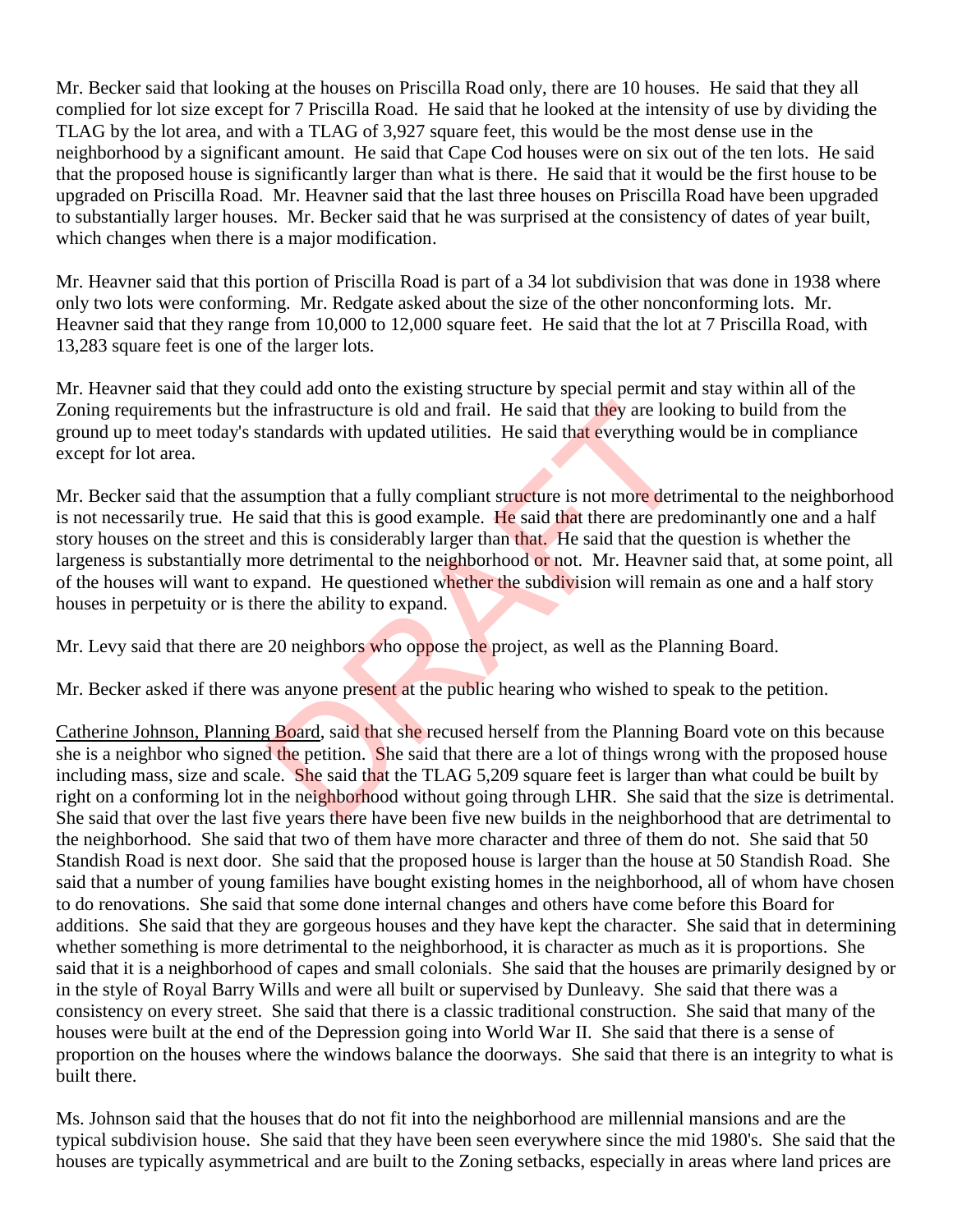high, so that they can maximize the density and square footage. She said that they have an assortment of windows that seem to be out of a window catalog. She said that the most outstanding feature is the steeply pitched complex roof.

Ms. Johnson said that neighbors have added to their second floor and built to the back to upgrade their homes. She said that 7 Priscilla Road is a perfect example of where that could be done. She said that it has an existing two car garage that is slightly undersized by today's standards that could be expanded to the back and added to on top.

Ms. Johnson said that the character of the proposed house is almost what makes it more detrimental rather than the size of the house. She said that there are families moving into the neighborhood who do appreciate the old. She said that the best example of a new house is 5 Carver Road, which came before the Board in 2015. She said that it is a gambrel with 3,599 square feet, on an undersized lot of approximately 11,500 square feet. She said that the Board either deny this petition or allow the petition to be withdrawn so that the Petitioner can come back with something different.

Beth Urdang Ziegler, 11 Priscilla Road, read a letter that she had submitted to the Board.

Mr. Heavner requested that the Board allow the petition to be withdrawn without prejudice. Mr. Levy moved and Mr. Redgate seconded the motion to allow the petition to be withdrawn without prejudice. The Board voted unanimously to allow the petition to be withdrawn without prejudice.

## ZBA 2017-73, DANIELA HRISTOVA- & WILLIAM NEELEY, 26 RIVERDALE ROAD

Presenting the case at the hearing were Kent Duckham, Architect and William Neeley, the Petitioner.

Mr. Duckham said that 26 Riverdale is an existing Colonial bungalow that was built around 1920 in a neighborhood with mostly similar homes. He said that many of the homes in the neighborhood have been updated, similar to what is being proposed here. He said that it is a 10,390 square foot lot in a 10,000 square foot Single Residence District where the threshold for LHR is 3,600 square feet. He said that the left side yard setback is nonconforming at 7.5 feet where 20 feet is required and the front vard setback is nonconforming at 27.5 feet where 30 feet is required. scilla Road, read a letter that she had submitted to the Bo<br>the Board allow the petition to be withdrawn without pre<br>he motion to allow the petition to be withdrawn without i<br>tition to be withdrawn without prejudice.<br>IRIST

Mr. Duckham said that the existing house is listed in the database as having 1,739 square feet. He said that when they adjust for the basement, it comes out to 2,180 square feet. He said that the proposed addition of 1,156 square feet will bring the TLAG up to 3,336 square feet.

Mr. Duckham said that the bulk of what they are asking for is for a family room with master suite above addition at the back that will fully comply. He said that they are proposing a deck on the left side of the house that will be tucked behind the main body of the house. He said that it will be a low deck for access and a small area for tables and chairs. He said that there is an existing open porch on the right side of the house that is not used. He said that the homeowner would like to enclose. He said that the corner of the porch is six to seven inches into the setback.

Mr. Duckham said that the proposed structure will meet lot coverage and height requirements. He said that the bulk of the addition will be at the back of the house. He said that the deck will be in the ide yard setback but at the back and will be obscured from the street. He said that the front porch will be enclosed within the existing structure. He said that the proposed structure will not be more detrimental to the neighborhood and will be similar to other projects that have been proposed nearby. He said that it is a nice way to bring the house into the next century for a young family.